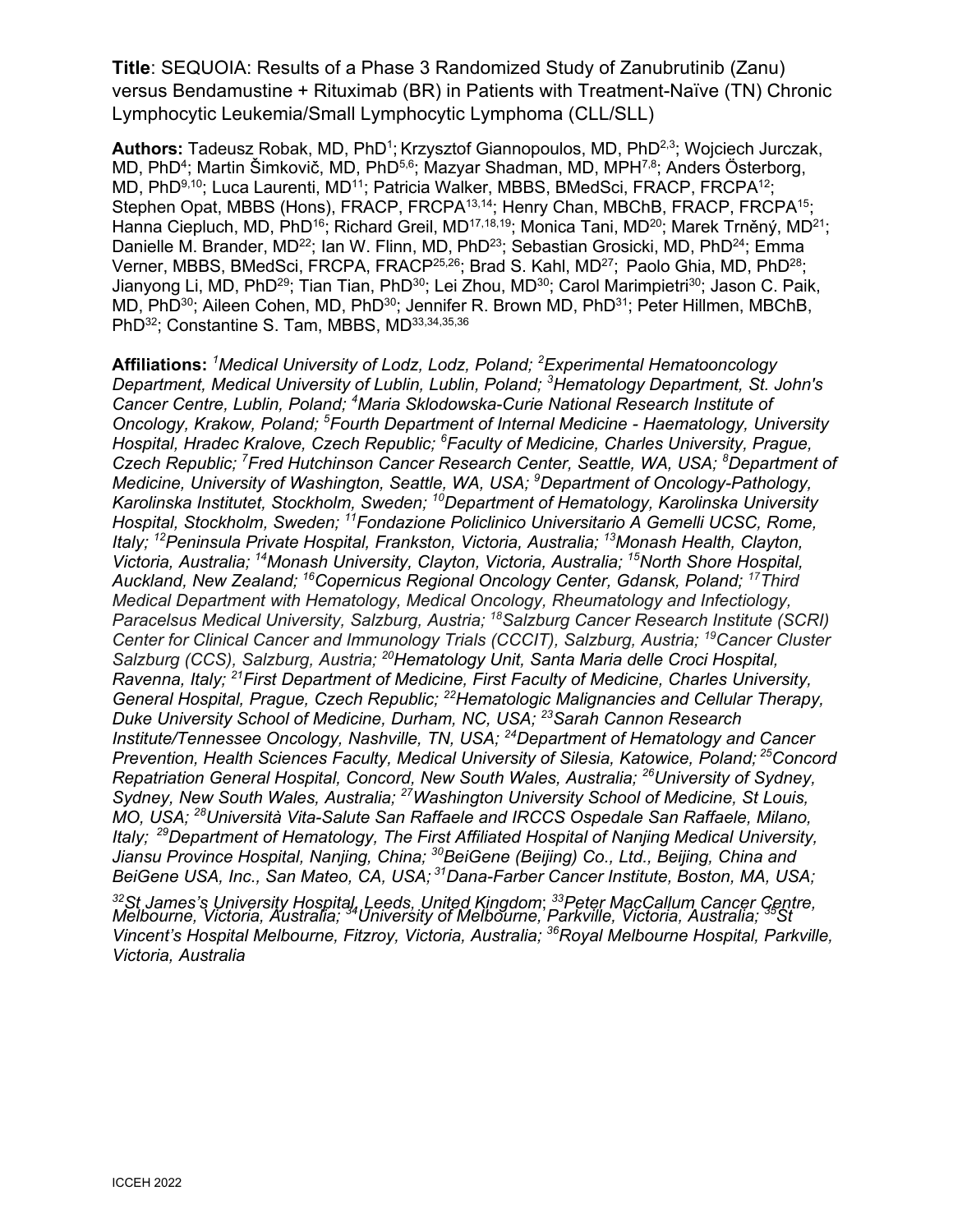## **ABSTRACT**

Zanu is a selective next-generation Bruton tyrosine kinase (BTK) inhibitor designed to have high BTK specificity and minimal off-target effects. In a phase 1/2 study, zanu showed complete and sustained BTK occupancy in peripheral blood mononuclear cells and lymph nodes and showed durable clinical responses in patients (pts) with CLL/ SLL. Here, interim results are presented for the global, open-label, phase 3 SEQUOIA (BGB-3111-304; NCT03336333) trial, which evaluated efficacy and safety of zanu vs BR in TN CLL/SLL. Pts without del(17p) were randomized to zanu (160 mg twice daily) or bendamustine (day 1-2: 90 mg/m $^2$ ) and rituximab (cycle 1: 375 mg/m $^2$ ; cycles 2-6: 500 mg/m<sup>2</sup>) arms (Cohort 1). Adults with CLL/SLL who met iwCLL criteria for treatment were eligible if ≥65 y old or unsuitable for fludarabine/cyclophosphamide/rituximab. Central verification of del(17p) status by fluorescence in situ hybridization was required. Pts were stratified by age (<65 y vs ≥65 y), Binet Stage (C vs A/B), IGHV mutational status, and geographic region. The primary endpoint was independent review committee (IRC)-assessed progression-free survival (PFS) in Cohort 1. Secondary endpoints included investigator (INV)-assessed PFS, overall response rate (ORR; by IRC and INV), overall survival (OS), and safety. Responses for CLL and SLL were assessed per modified iwCLL criteria and Lugano criteria. Adverse events (AEs) were recorded until disease progression. From 31Oct 2017–22Jul 2019, 479 pts without del(17p) were randomized to zanu (n=241) and BR (n=238). Treatment arms were well balanced for baseline characteristics (zanu vs BR): median age, 70.0 y vs 70.0 y; unmutated IGHV, 53.4% vs 52.4%; and del(11q), 17.8% vs 19.3%. At median follow-up (26.2 mo), PFS by IRC was significantly prolonged with zanu vs BR (HR 0.42, 95% CI 0.28–0.63, 1-sided and 2-sided *P*<0.0001); similar results were observed by INV (HR 0.42, 95% CI 0.27–0.66, 1-sided *P*<0.0001, 2-sided *P*=0.0001). Treatment benefit for zanu was observed across age, Binet stage, bulky disease, and del(11q) status subgroups. Treatment benefit was observed for unmutated IGHV (HR 0.24, 1-sided and 2-sided *P*<0.0001), but not mutated IGHV (HR 0.67, 1-sided *P*=0.0929). Estimated 24-mo PFS (IRC) for zanu vs BR was 85.5% (95% CI 80.1%– 89.6%) vs 69.5% (95% CI 62.4%–75.5%). ORR by IRC for zanu vs BR was 94.6% (95% CI 91.0%–97.1%) vs 85.3% (95% CI 80.1%–89.5%). Complete response rate was 6.6% (zanu) and 15.1% (BR). ORR by INV for zanu vs BR